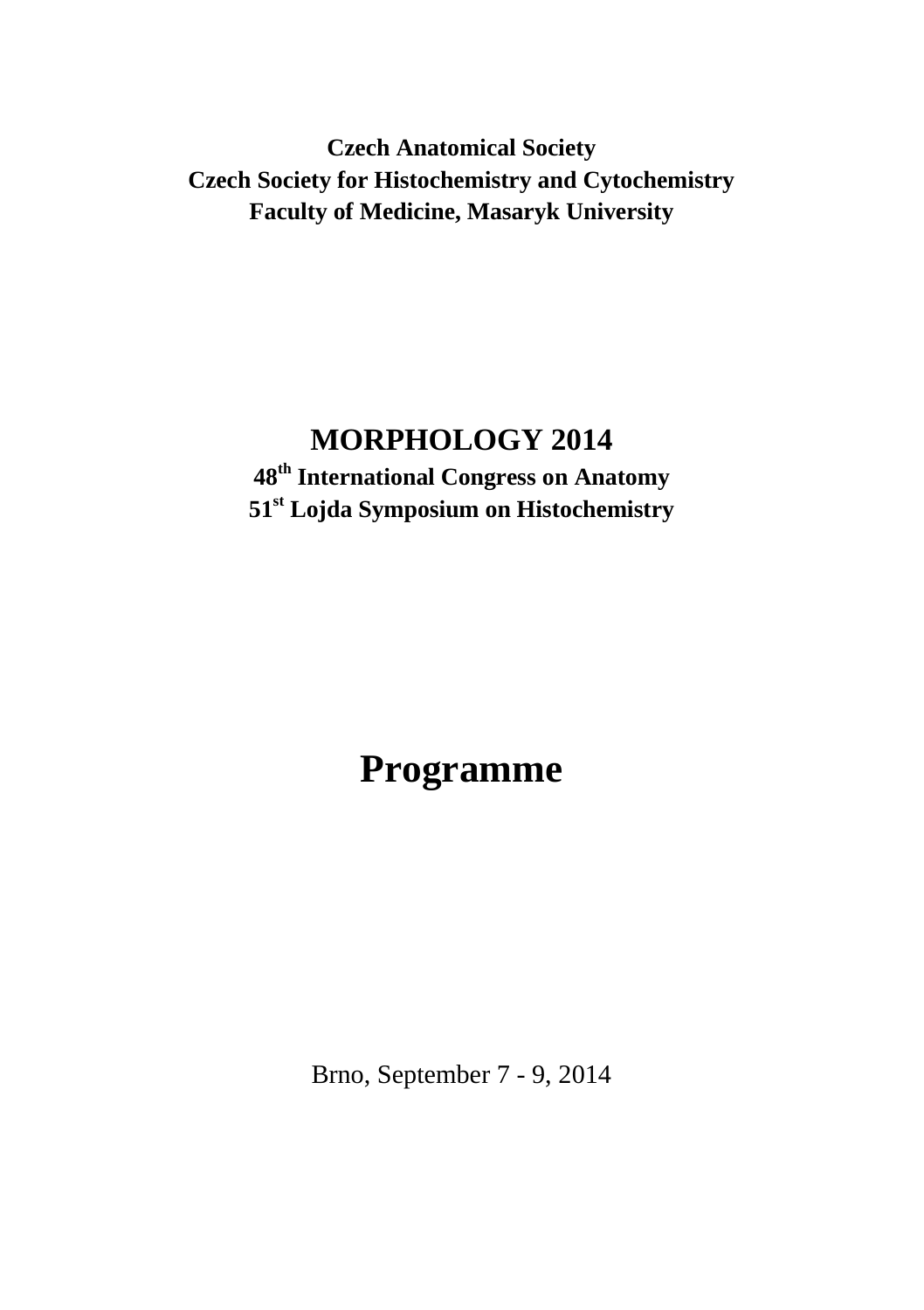# **Sunday, September 7, 2014**

#### 17.00-19.00 **Opening ceremony**

Welcome addresses

#### **Winning Lecture of the 2014 Czech Anatomical Society Award**

*J. Beneš Jr., G. Ammirabile, B. Sanková, M. Campione, E. Krejčí, M. Pleschnerová, A. Kvasilová, D. Sedmera*

Effect of connexin40 deficiency on atrial activation in mice during prenatal development

#### **Winning Lecture of the 2014 Czech Society for Histochemistry and Cytochemistry Award**

*A. Mifková, O. Kodet, P. Szabo, J. Kučera, B. Dvořánková, S. André, G. Koripelly, H-J. Gabius, J-M. Lehn, K. Smetana*

Synthetic polyamine BPA-C8 inhibits TGF-β1-mediated conversion of human dermal fibroblast to myofibroblasts and establishment of galectin-1 rich extracellular matrix in vitro

#### 19.00 **Welcome Reception**

20.00 **Meetings of the national committees of CAS and CSHC**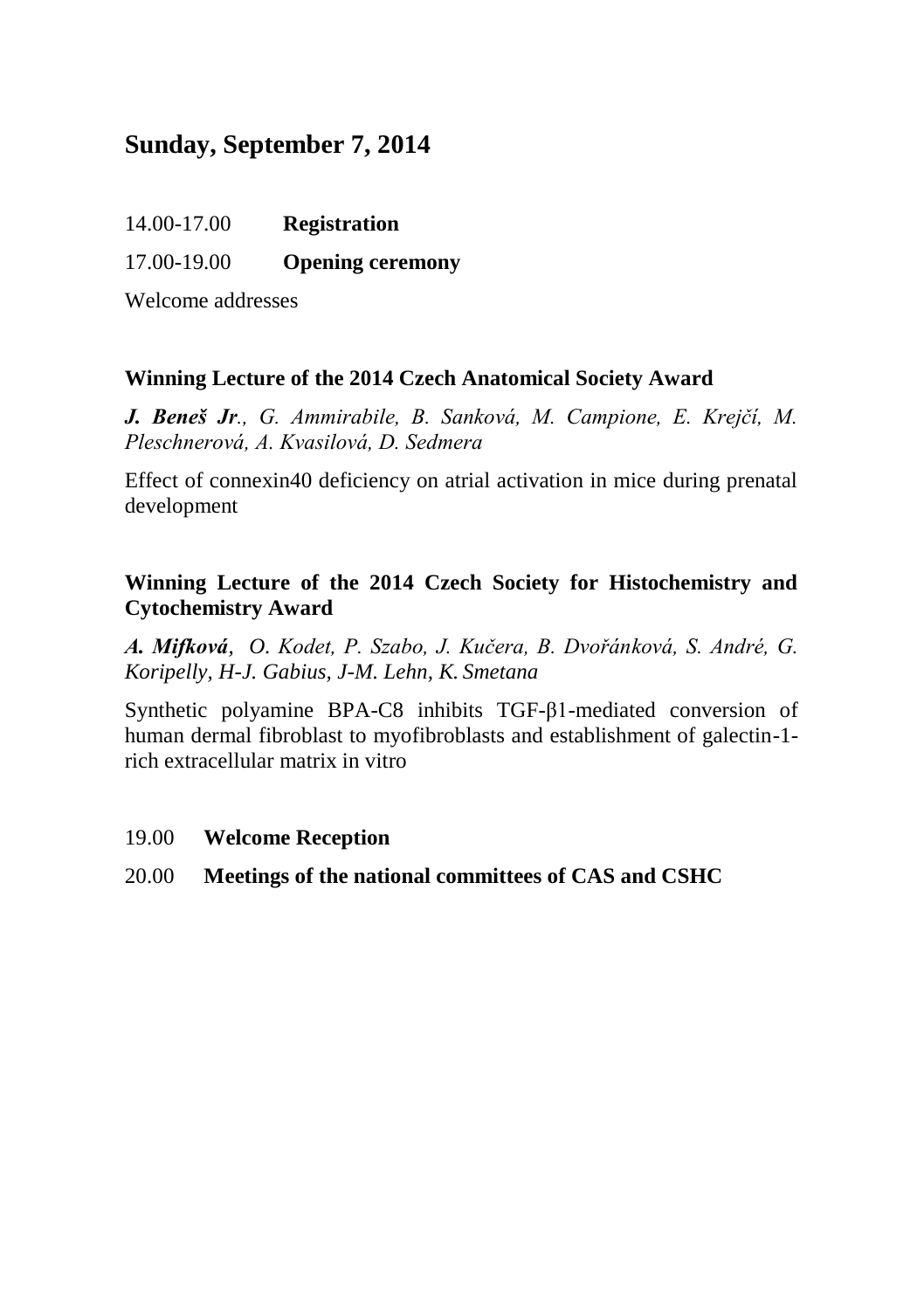# **Monday, September 8, 2014**

**09.00-10.45 Molecular Imaging** *Lecture Hall A Chairperson: P. Dubový*

#### 09.00-09.45 *Plenary lecture I*

#### **Cornelis J. F. Van Noorden (University of Amsterdam)**

Imaging enzymes at work: Metabolic mapping by enzyme histochemistry to study functional mechanisms of the isocitrate dehydrogenase IDH1 mutation in glioblastoma

09.45-10.00

#### **K. Smetana Jr.**

Cancer-associated fibroblasts and their position in the ethiopathogenesis of disease

10.00-10.15

#### **B. Dvořánková, O. Kodet, T. Nedvědová, E. Krejčí, H. Strnad, M. Kolář, P. Dvořák, M. Grim, O. Naňka, K. Smetana**

New findings about cancer associated fibroblasts namely in skin melanoma.

#### 10.15-10.30

#### **E. Krejčí, B. Dvořánková, M. Grim, J. Borský, K. Smetana**

Cellular and molecular characteristics of neonatal skin: Consequences for healing

10.30-10.45

#### **P. Dubový, I. Klusáková, I. Hradilová-Svíženská, V. Brázda**

Inflammatory profiling of the satellite glial cells in the dorsal root ganglia and their contribution to induction and maintenance of neuropathic pain

- 10.45-10.50 **Exhibitor Presentation**
- 10.50-11.30 **Coffee break + Posters**
- 11.30-12.10 **Plenary Session of CSHC**
- 12.10-13.00 **Lunch**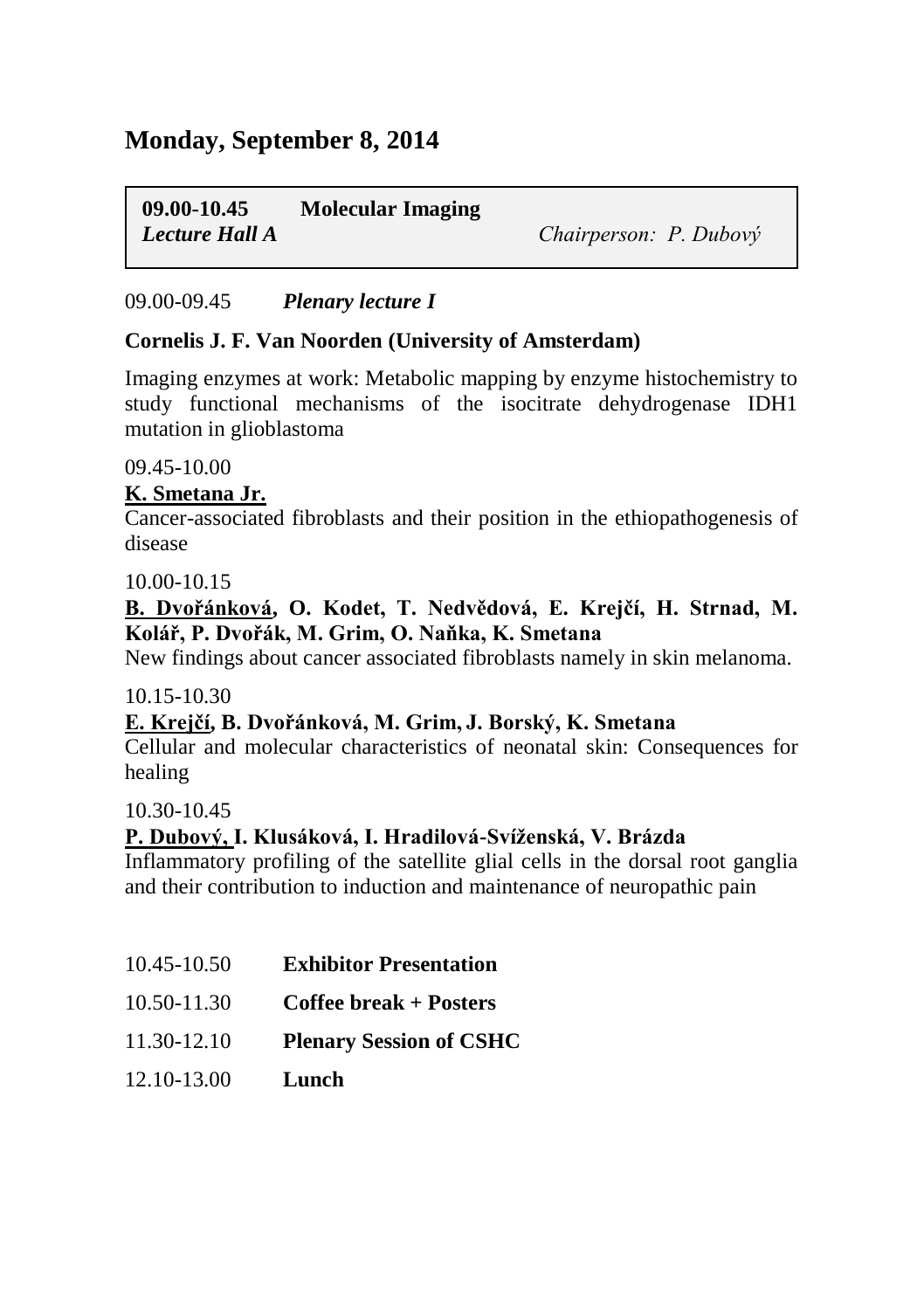# **13.00-15.00 Session dedicated to 500th anniversary of A. Vesalius birth (Lectures in Czech)** *Lecture Hall A Chairperson: O. Naňka*

13.00-13.30 **K. Černý**  The Oldest Images of Dissections in Bohemia

13.30-14.00

# **J. Žytek**

Andreas Vesalius: His Predecessors and Immediate Successors

14.00-14.30 **R. Čihák**  First Atlas of Anatomy

14.30-14.50

### **O. Procházková**

Anatomists at Prague Medical School in the first half of the 19th century

#### 14.50-15.00

#### **O. Naňka**

Presentation of book "Anatomie od Vesalia po současnost"

# 15.00-15.40 **Coffee break + Posters**

| 15.40-17.10           | <b>Embryology</b> |                             |
|-----------------------|-------------------|-----------------------------|
| <b>Lecture Hall A</b> |                   | Chairperson: K. Smetana Jr. |

# 15.40-16.25 *Plenary lecture II*

# **Abigail Saffron Tucker (King's College London)**

Morphology of the middle ear: linking evolution and development to clinical problems

16.25-16.40

# **V. Křížková, L. Eberlová, L. Nedorost**

Development and morphology of the sensory organs: the organs of vision, hearing, and equilibrium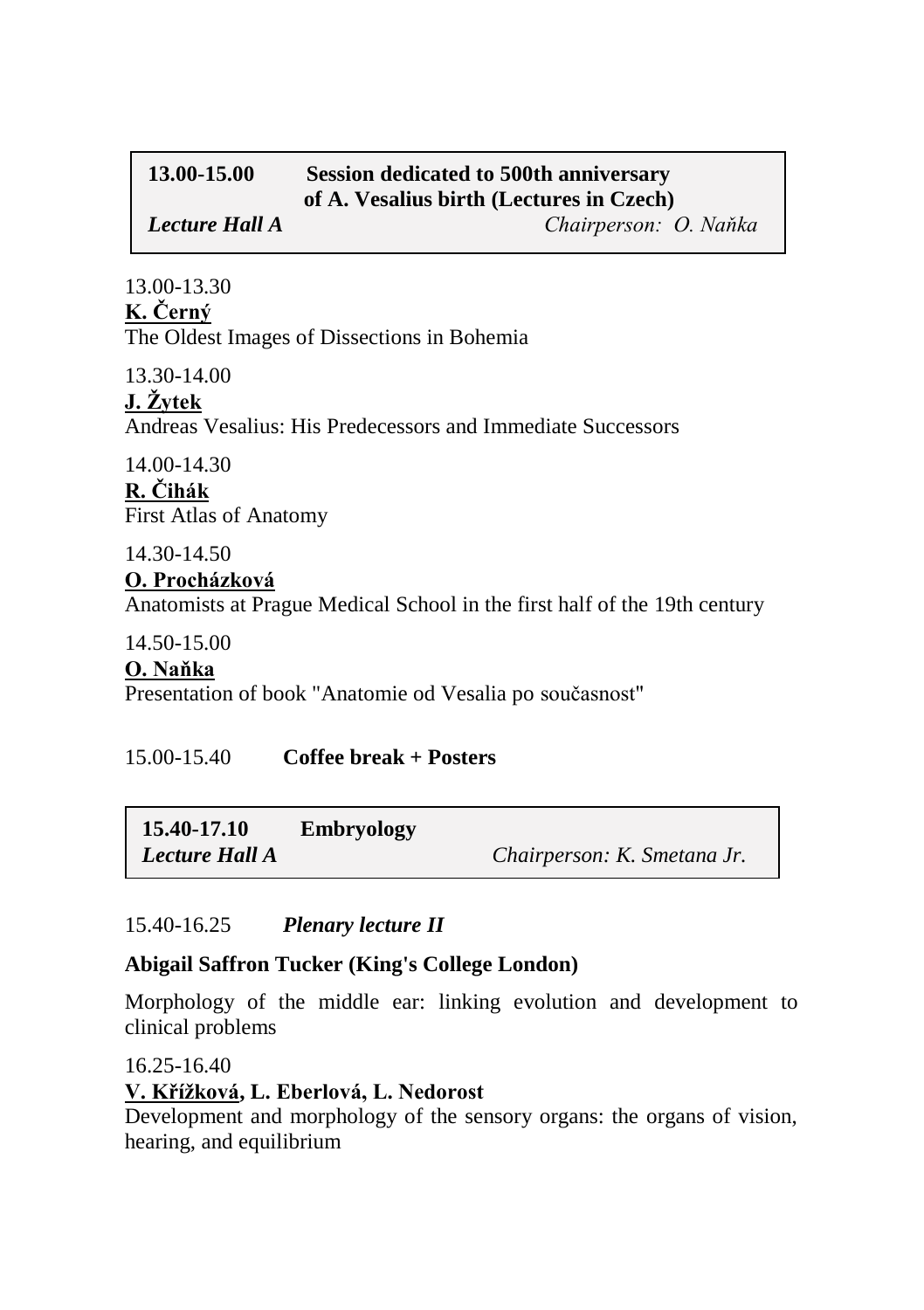16.40-16.55 **R. Černý, V. Soukup, I. Horáček** Development and evolution of the vertebrate primary mouth

16.55-17.10

### **M. Buchtová, I. Veselá, H. Dosedělová, P. Krejčí**

Effect of FGF inhibitors on chondrogenesis

17.10-17.25 **Break**

| 17.25-18.25           | <b>Morphology and Diseases</b>     |  |
|-----------------------|------------------------------------|--|
| <b>Lecture Hall A</b> | Chairperson: Y. Mazurová, Z. Tonar |  |

#### 17.25-17.40

**Z. Tonar, E. Prosecká, M. Rampichová, A. Litvinec, M. Králíčková, L. Vojtová, M. Plencner, M. Buzgo, A. Míčková, E. Amler**

Quantitative histology of bone defect regeneration in vivo

17.40-17.55

#### **Y. Mazurová**

Alterations in the SEZ neurogenic niche in the brain of Huntington's disease patients

17.55-18.10

**M. Kovalská, L. Kovalská, M. Petras, B. Tothová, M. Furjelová, V. Mestanová, K. Jurková, M. Adamkov, J. Lehotský**

Could induced hyperhomocysteinemia lead to Alzheimer's disease-like pathological features in animal model?

18.10-18.25

#### **I. Varga, M. Miko, T. Sláviková, L. Urban, M. Kajanová, K. Gergelyová, Š. Polák, J. Kyselovič**

The functional morphology and clinical significance of the interstitial cells of Cajal and interstitial Cajal-like cells (telocytes) – from Hirschsprung disease, through ectopic tubal pregnancy to possible regeneration of myocardium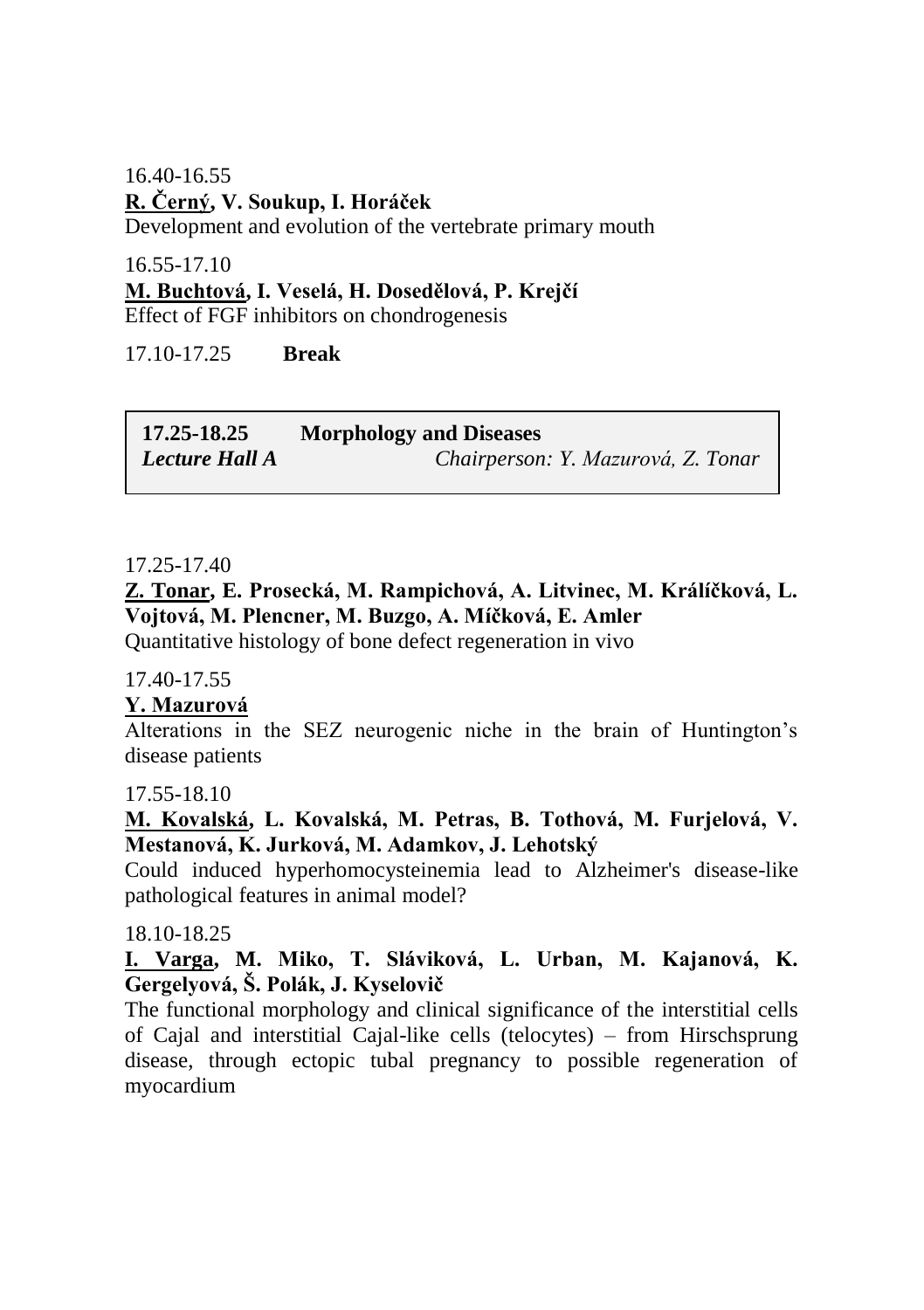# **17.25-18.25 Clinical Anatomy** *Lecture Hall B Chairperson: D. Slížová*

#### 17.25-17.40

#### **L. Redaj, M. Rozprávková, A. Boleková, K. Lovásová, D. Kluchová**

Topographic anatomical outline of difficult accessible and clinical significant orofacial area

#### 17.40-17.55

#### **P. Póczoš, H. Cebula, A. Kurbanov, L.A. Zimmer, J.L. Leach, J.C. De Battista, S. Froelich, P.V. Theodosopoulos, D. Slížová, J.T. Keller**

Internal carotid artery and endoscopic endonasal approaches. Anatomical considerations

#### 17.55-18.10

#### **H. Vodová, P. Hroch, D. Slížová**

Most common peripheral nerve injuries of the limbs in orthopaedics and traumatology

#### 18.10-18.25

#### **N. Smorodinová, L. Lantová, M. Bláha, V. Melenovský, J. Kautzner, T. Kučera**

Left and right atrial structural remodeling in hearts of patients with sinus rhythm and atrial fibrillation

# **19.30-??? GET TOGETHER PARTY**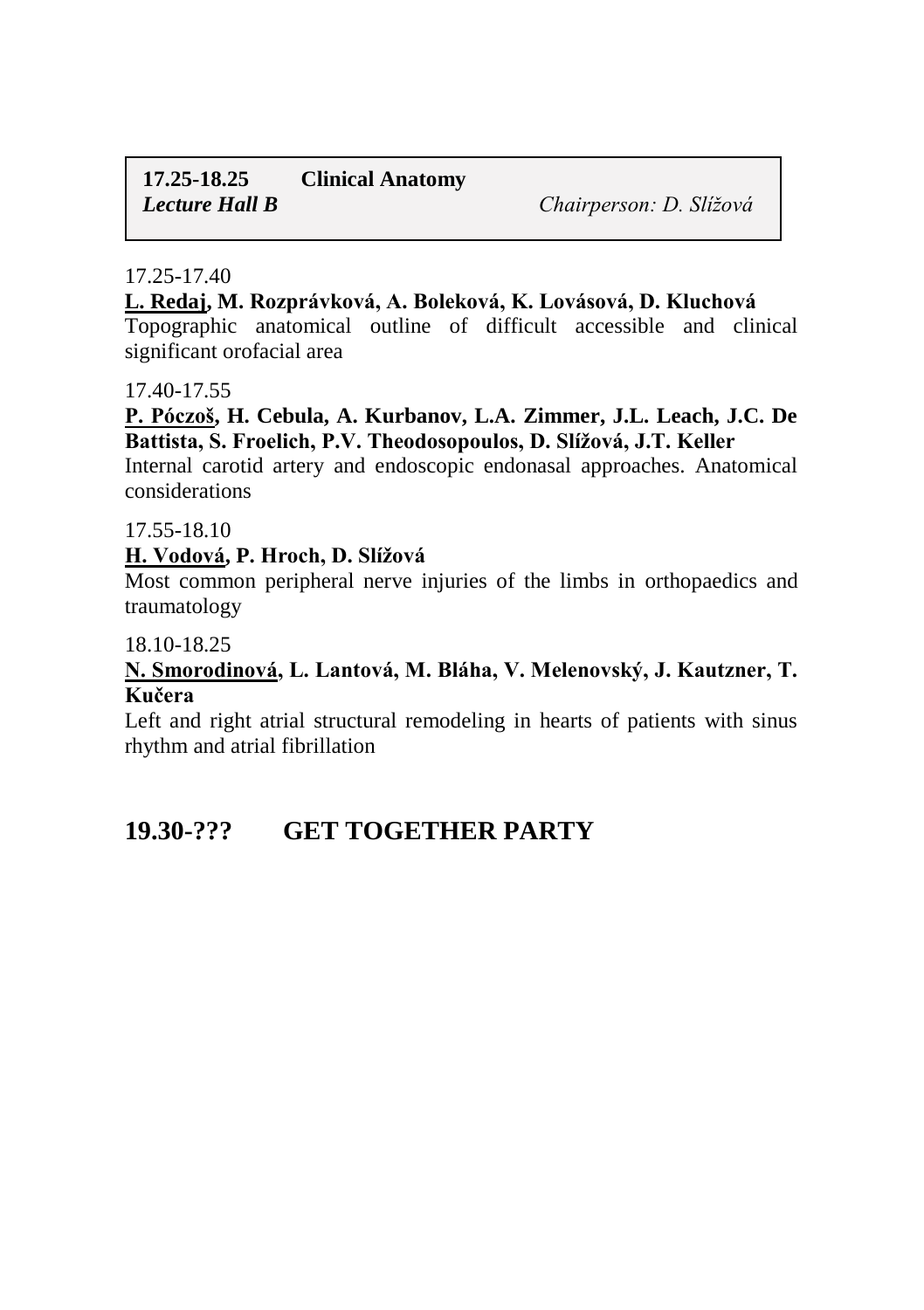# **Tuesday, September 9, 2014**

**9.00- 10.45 Early embryogenesis and structural imaging**  *Lecture Hall A Chairperson: J. Mokrý*

9.00-9.45 *Plenary lecture III*

#### **M. Anger, T. Awadová, K. Kovačovicová**

A glimpse into oocytes dividing their chromosomes - subcellular morphology in space and time

9.45-10.00

**A. Hampl, V. Slabá, R. Fedr, T. Bárta, P. Vaňhara, J. Jaroš, L. Kučera, M. Sedláčková, M. Ešner**

Many faces of embryonic stem cells

10.00-10.15

**J. Mihalik, J. Mašlanková, P. Solár, F. Horváthová, V. Almášiová, J. Vecanová, I. Hodorová, S. Rybárová**

Low deprenyl dose increases sperm concentration in rat

10.15-10.30

**M. Patzelt, J. Mrzílková, M. Franěk, J. Dudák, F. Krejčí, J. Žemlička, V. Musil, P. Zach, K. Michková, T. Voborník** 

Usefulness of the micro-CT in the morphology

10.30-10.45

**D. Kaliba, Z. Wurst, J. Mrzílková, M. Patzelt, A. Bartoš, I. Ibrahim, P. Zach**

Commissural fiber tractography in AD patients

- 10.45-10.50 **Exhibitor Presentation**
- 10.50-11.25 **Coffee break + Posters**
- 11.25-12.10 **Plenary Session of CAS**
- 12.10-13.00 **Lunch**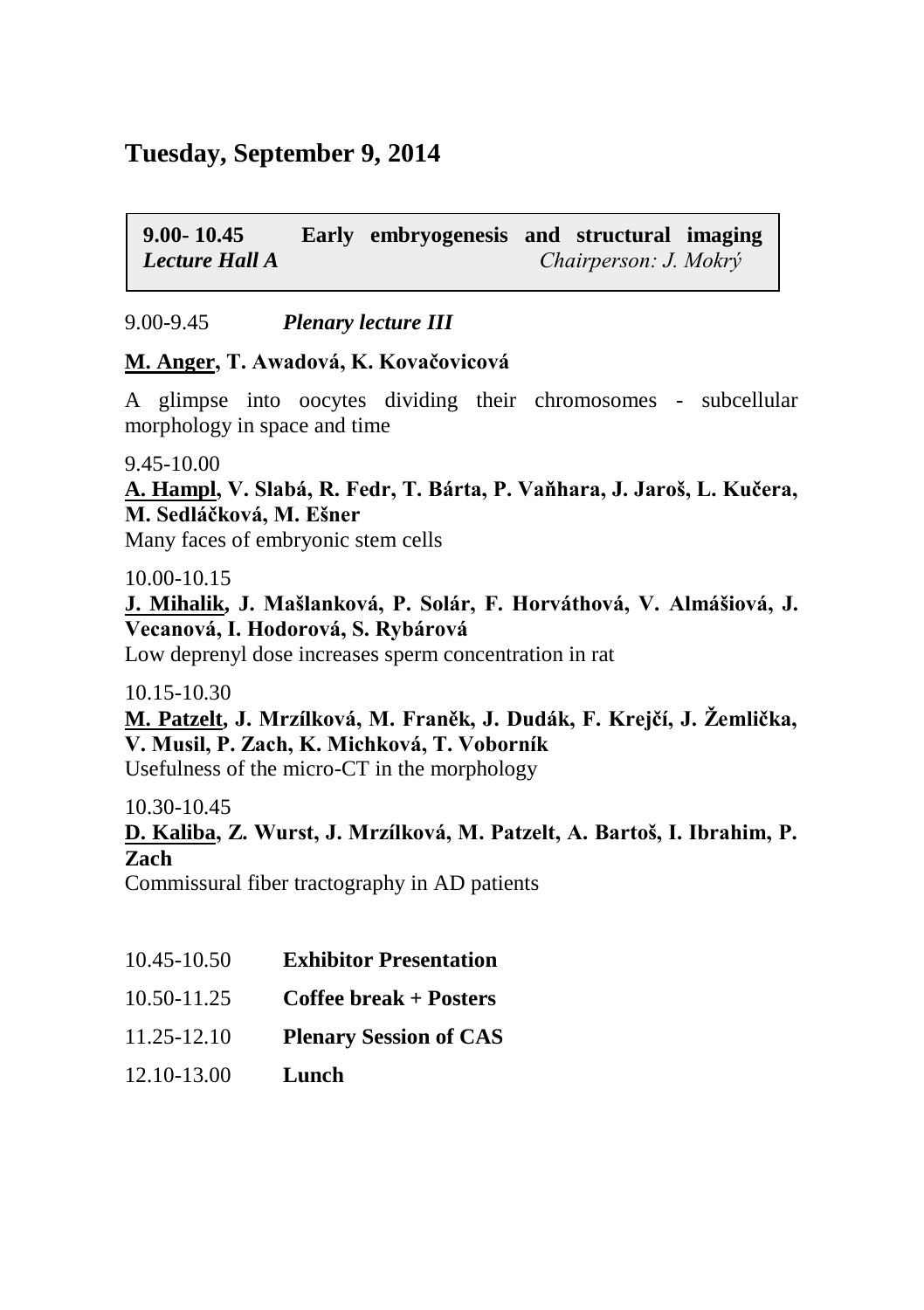# **13.00-14.45 Clinical Morphology and Varia** *Lecture Hall A Chairperson: A. Hampl*

#### 13.00-13.15

#### **D. Botman, R.J. Molenaar, W. Tigchelaar, C.J.F. Van Noorden**

Metabolic mapping of glutamate dehydrogenase and phosphate-activated glutaminase reveals glutamate dehydrogenase as a therapeutic target in IDH1R132-mutated glioblastom

#### 13.15-13.30

#### **H. Vashendriya, K. Ploegmakers, U. Verbovšek, C. Silvestre-Roig, E. Aronica, W. Tigchelaar, T. Lah, R. Van Noorden**

SDF-1α, CXCR4, osteopontin and cathepsin K in two types of perivascular niches in glioma

#### 13.30-13.45

#### **S. Bálentová, E. Hajtmanová, B. Filová, V. Borbélyová, J. Lehotský, M. Adamkov**

Late effect of fractionated whole-brain irradiation in rats

#### 13.45-14.00

#### **M. Furjelová, M. Kovalská, K. Gerenyiová, V. Mešťanová, M. Adamkov**

Carbonic anhydrase IX expression in correlation to clinicomorphological and biological parameters of breast carcinoma

#### 14.00-14.15

#### **V. Kamarád, V. Palla, J. Chylíková, A. Keprt**

Adipocyte size determination

#### 14.15-14.30

#### **J. Dumková, A. Hampl, M. Buchtová, Z. Večeřa**

The effect of inhaled nano-sized particles of lead oxide on mouse lungs

#### 14.30-14.45

#### **K. Smíšková, R. Smíšek, Z. Smíšková**

Intervertebral disc herniation and scoliosis therapy with muscle chains training